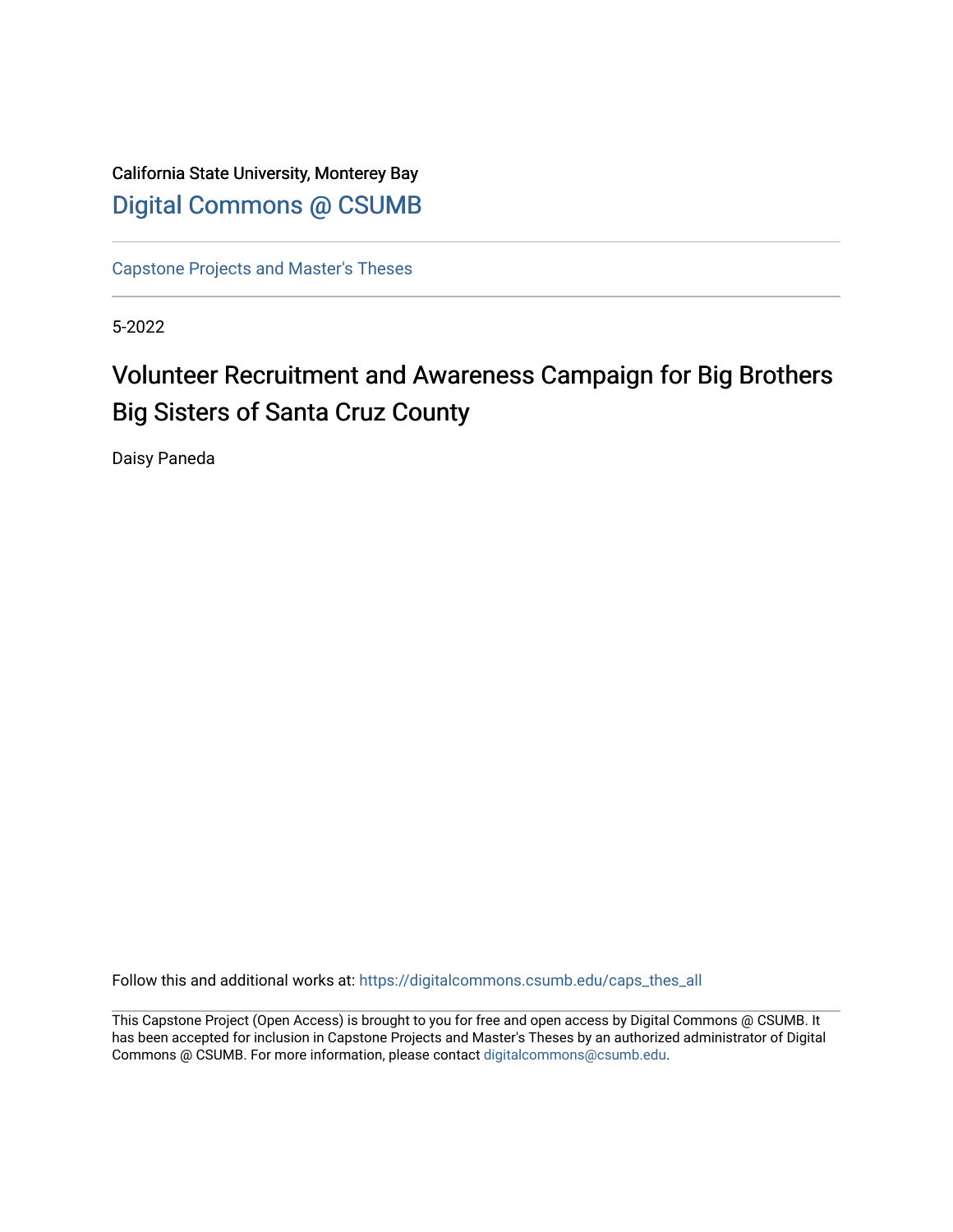### Volunteer Recruitment and Awareness Campaign for Big Brothers Big Sisters of Santa Cruz

County

Daisy Gabriela Paneda

Collaborative Health & Human Services

Department of Health Human Services and Public Policy

California State University of Monterey Bay

May 20th, 2022

### Author Note

Daisy Gabriela Paneda, Department of Health Human Services and Public Policy, California State University Monterey Bay. This research was supported by Big Brothers Bigs Sisters of Santa Cruz County. Correspondence concerning this report should be addressed to Daisy Gabriela Paneda, California State University Monterey Bay, 100 Campus Center, Seaside, CA, 93955. Contact: dapaneda@csumb.edu

# **Abstract**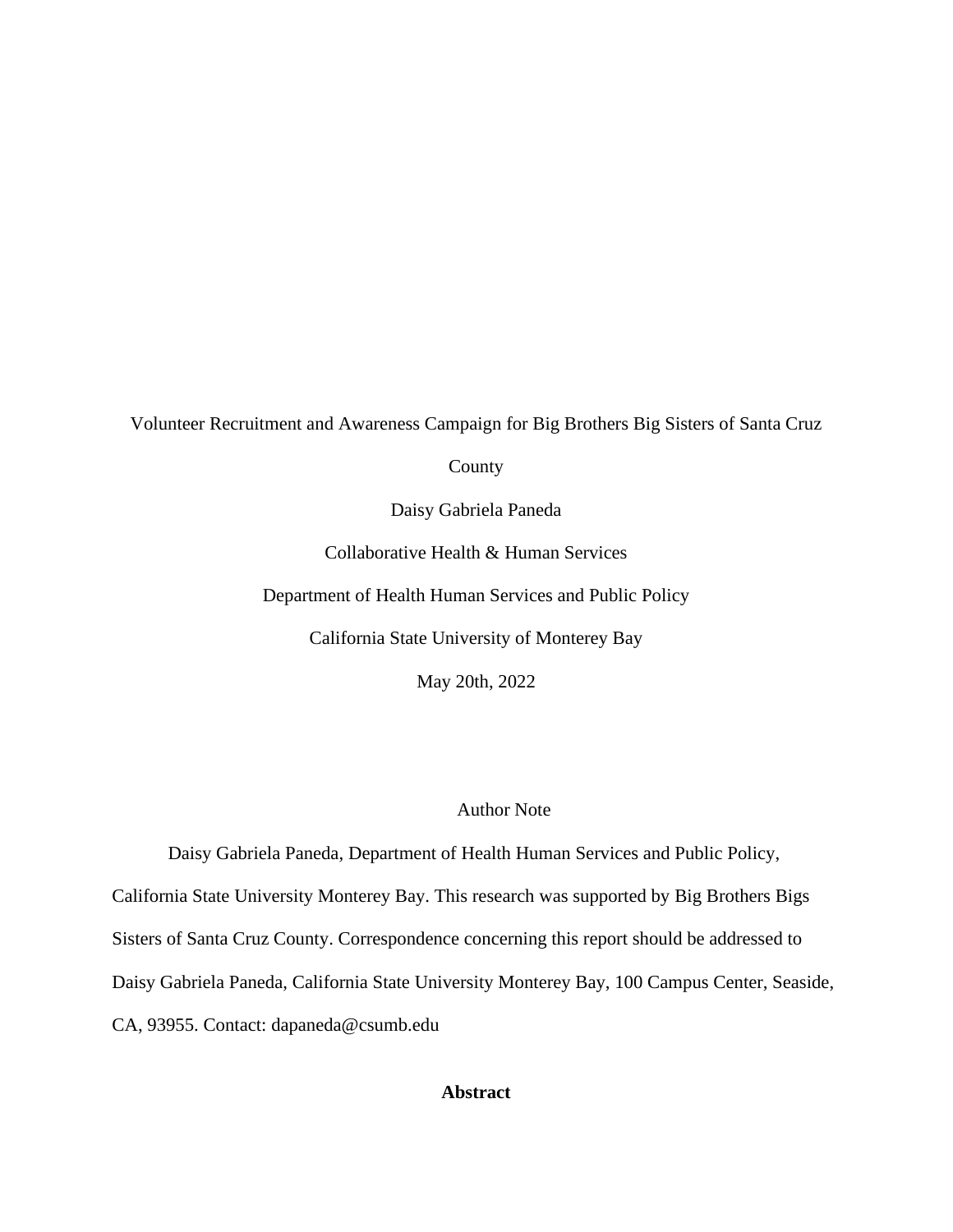Children in low-income single-parent households are more likely to experience systemic challenges, such as dropping out of school. Big Brothers Big Sisters is a nonprofit organization that pairs youth and adult volunteers to form a mentor/mentee bond. This provides youth with a positive and supportive environment. Youth can be enrolled from ages 7 to 14 and stay in the program until they turn 18. A challenge the agency is facing is not having a big enough pool to provide youth with the best possible mentor. The purpose of this capstone project was to widen the pool of "Big Brothers" and "Little Sisters" volunteers. To accomplish this, an awareness campaign to recruit volunteers was implemented. Flyers were strategically placed throughout the community in locations that men and youth girls frequent. The project assessment revealed that the overall number of volunteers increased but the increase in the focus population was limited.

*Keywords*: awareness campaign, recruitment strategy, mentor, volunteer, adversity

# **I. Agency Description**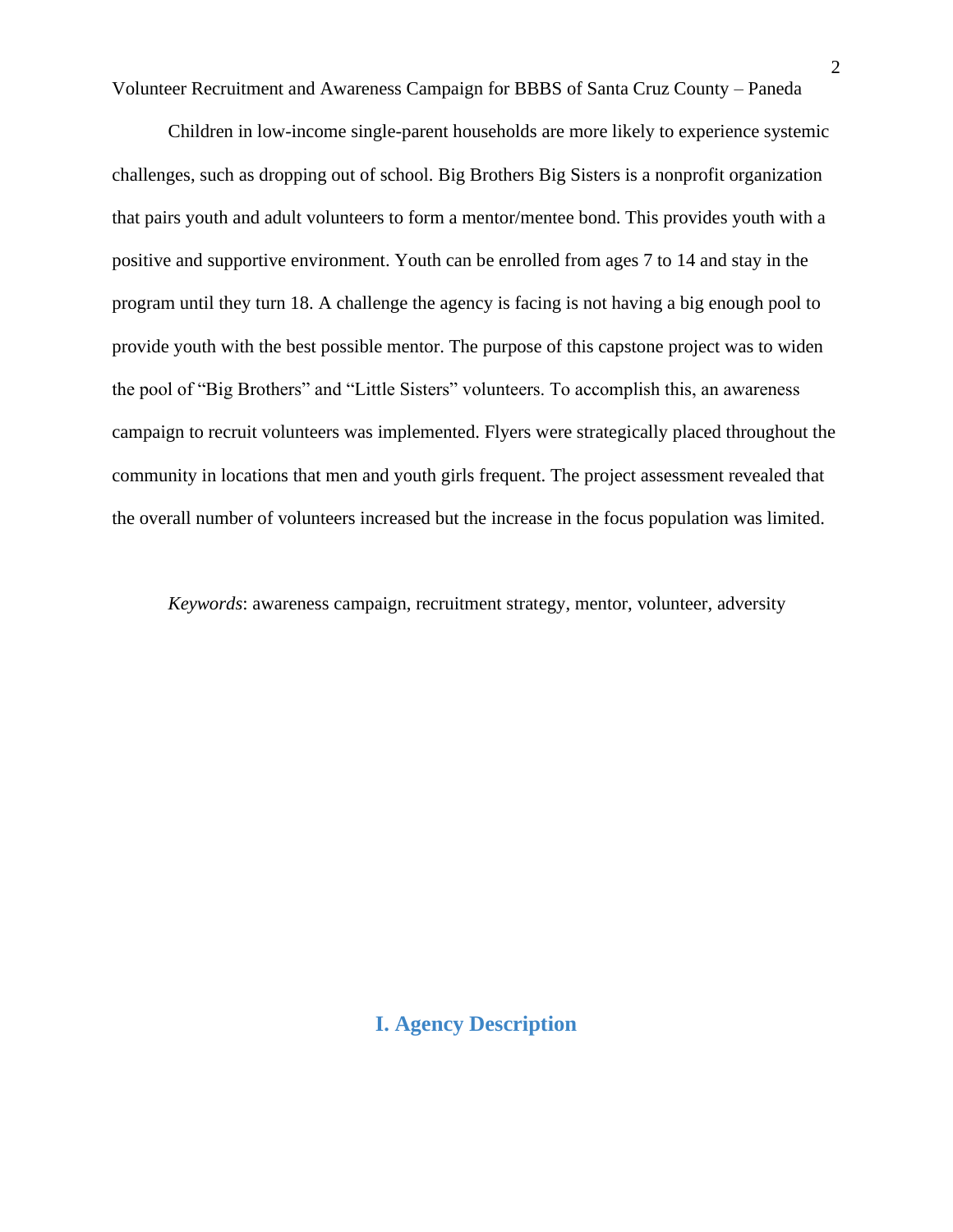Big Brothers Big Sisters is a national nonprofit organization that was founded in 1904. Since its founding, the organization has made its way into all 50 states and 12 countries around the world. In 1982, Big Brothers Big Sisters was implemented in Santa Cruz County. Since then they have made it their goal to "create and support one-to-one mentoring relationships that ignite the power and promise of youth"(BBBS, 2021). The organization allows for all youth ages 7 to 14 to enroll to find a mentor that can support them. Their vision is to have all youth achieve their potential. Although the organization accepts all youth, most of the youth who are referred or apply are those who are in low-income or single-parent households. They are the ones most commonly applied. The organization also has a trans-mentoring program in which trans youth are matched with a trans adult individual to better serve the diversity in the county. BBBS of Santa Cruz is one of few agencies that provides this program for trans individuals. They do their best to make matches between Bigs and Little with similar interests in order to create the best possible matches. They want their matches to thrive and benefit from their relationship. Support services include case management where the matches are monitored and overlooked for progress being made, referrals to outside services, enrollment where volunteers are being considered and youth are being accepted, and free opportunities that include bonding between families and children. The agency also hosts events to gain sponsors where professionals can see their impact in person.

# **II. Communities Served by the Agency**

As of 2017, the agency served over 6,500 kids (BBBS, 2021). The agency currently has about 45 active matches and hundreds on the waiting list. There are about 57% Little Brothers and about 35% Little Sisters. The remaining 8% are Littles in the trans-mentoring program. A majority of the clients are of Hispanic descent. Littles consist of about 70% Hispanics, 10%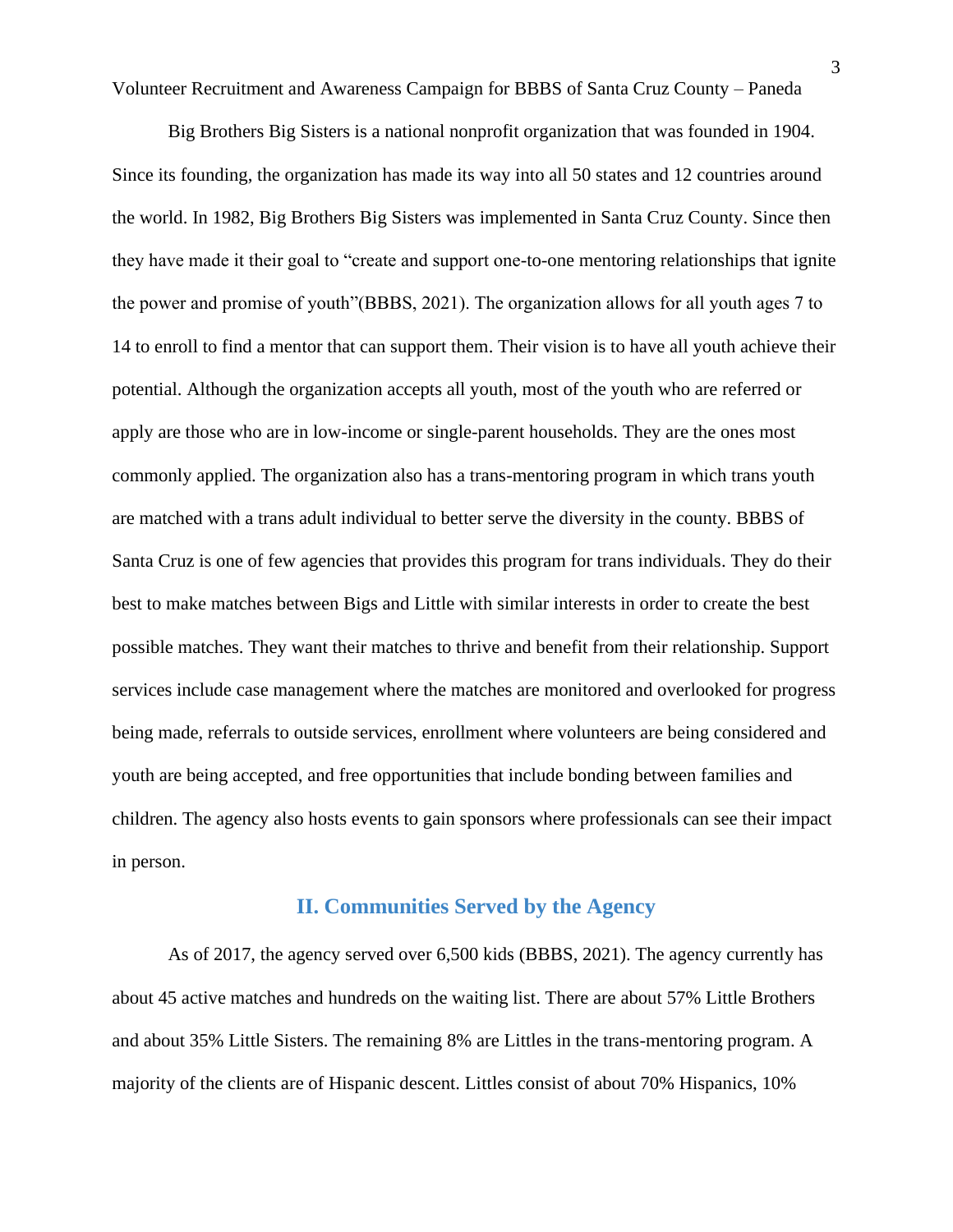Volunteer Recruitment and Awareness Campaign for BBBS of Santa Cruz County – Paneda American Indians, and 10% African Americans. Most of these youth come from low-income single-parent households and experience a lack of support, lack of guidance, and poverty. About 46% of the parents or guardians of the youth make an annual income of less than 30k. Compared to the population of Santa Cruz County, about 30% of the population makes an annual income of less than 50k (census reporter). The youth mostly reside in Watsonville while the mentors mostly reside in Santa Cruz.

# **III. Problem description**

#### Macro Problem statement:

*Children in low-income single-parent households are more likely to experience systemic challenges.*

There are currently more than a hundred volunteers on the waiting list to become a Big/Little. The reason there are so many volunteers waiting is that there aren't enough volunteers that the agency can match together. Many of the volunteers currently on the waiting list are either potential Big Sisters or Little Brothers so matching them has become difficult because parents and guardians usually request for their child's Big to be of the same gender. The number of potential Big Sisters outweighs the number of potential Little Sisters. Similarly, there are not enough Big Brothers for the amount of Little Brothers that are applying. This means there is a lack of both Little Sisters and Big Brothers. This is caused by the agency not having enough exposure. Many don't know what the organization is about and what they do, especially since the pandemic. Since the pandemic, it has become a challenge to get agency speakers in schools, which is where many of their clients are recruited from. Some mentors, parents, and guardians also fail to see the importance of youth having a mentor in their lives. Because of this, there are not enough mentors or mentees for the remaining Big Sisters and Little Brothers therefore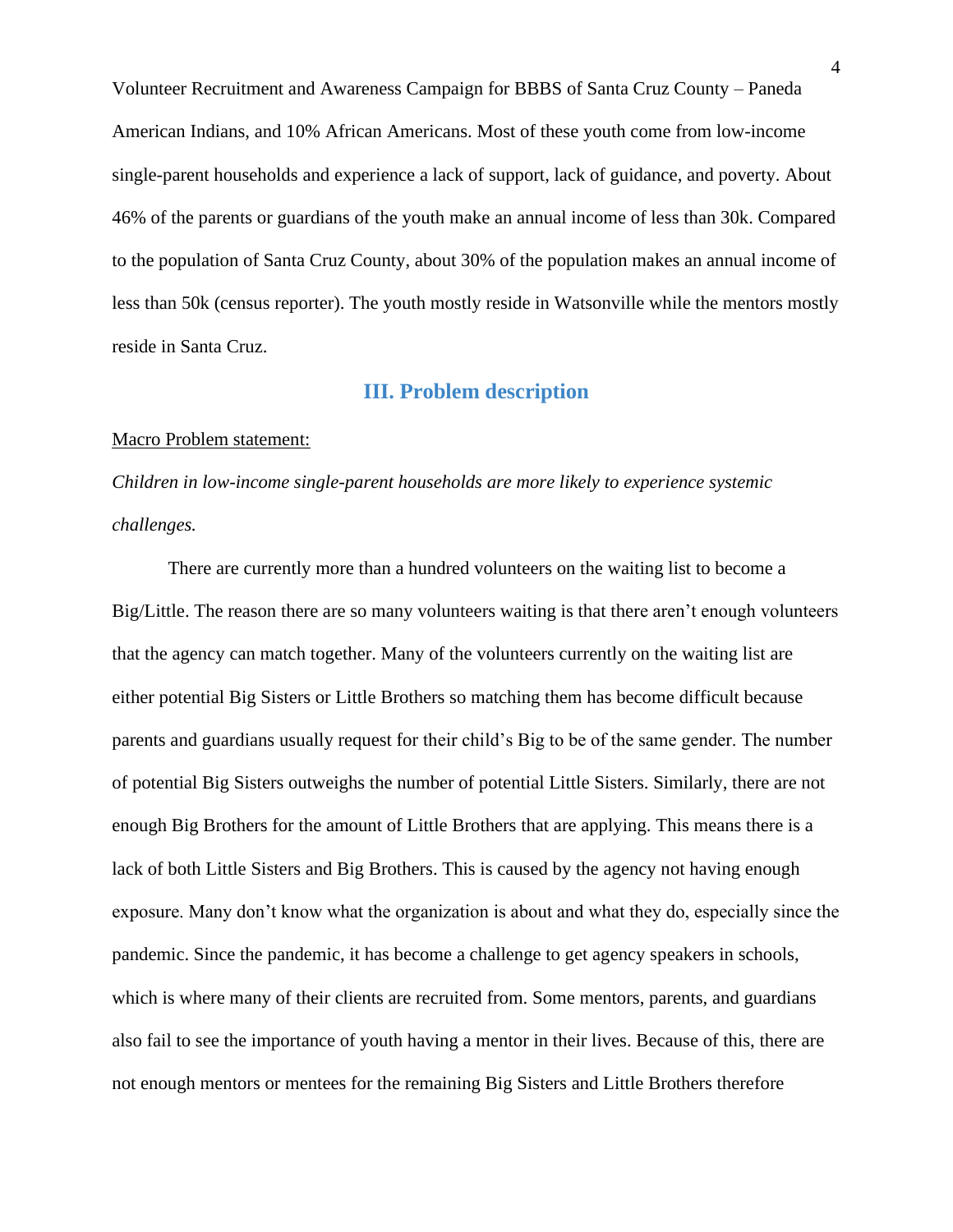Volunteer Recruitment and Awareness Campaign for BBBS of Santa Cruz County – Paneda matches have come to a halt. Another contribution to the issue is that women are more naturally inclined to help and nurture others. This is why there is an abundance of Big Sisters volunteering. As for Little Brothers, boys are more reckless and act out in class more frequently than girls. Teachers are more likely to notice when a boy is experiencing behavioral problems. As for girls, they usually suppress and hide their emotions so it's less likely a teacher will notice this. This causes teachers to refer more boys than girls to the program, leaving girls with fewer opportunities to succeed.

Having a mentor provides youth with greater opportunities and support that they might need, especially when they only have one parent. The bigger issue with this is that children in low-income single-parent households are more likely to experience systematic challenges. In a documentary titled "Absent" (Hunt, 2011), youth with only one parent were interviewed about their lives and challenges they have had to face. They found that these youth had a higher risk of suicide, school dropouts, behavioral disorders, chemical substance abuse, and incarceration. Another study also found that "children growing up with a single mother are more likely to become single parents themselves" (Hymowitz, 2020). This means the cycle will continue with their children. In fact, "children who live outside of the two-parent family tend to fare worse than those who live with two parents (Snibbe, 2020)." With mentors there to guide and support them, youth are less likely to experience this.

#### **Consequences**

There are many consequences to youth living in low-income single-parent households. They can be divided into three sections. The first has to do with dropping out of school and facing incarceration. When youth live with only one parent, that parent may not have much time to watch over their child. They are more often than not preoccupied with other responsibilities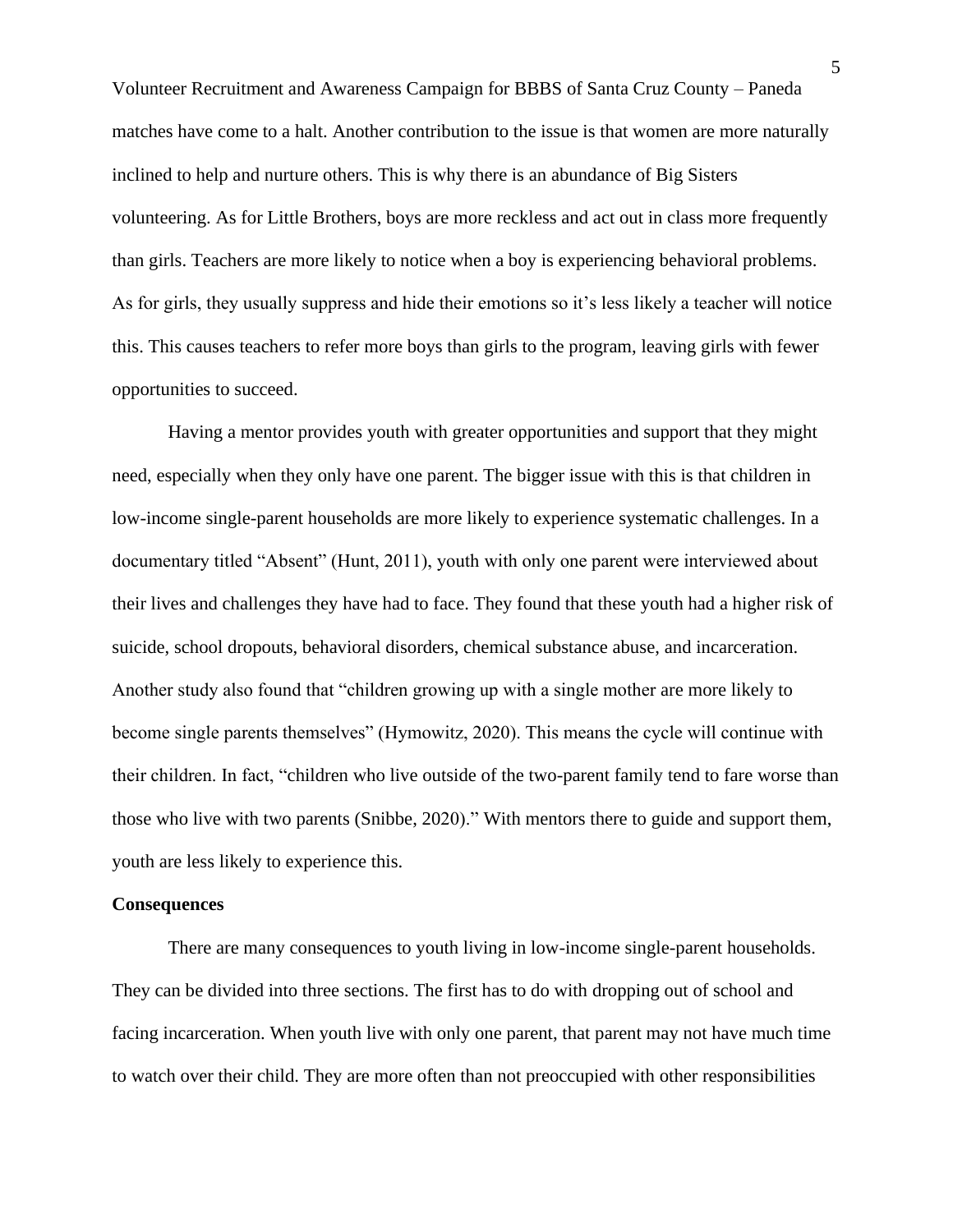Volunteer Recruitment and Awareness Campaign for BBBS of Santa Cruz County – Paneda such as work. Considering that they are a single parent, sometimes work can be their only form of income so it becomes a priority. However, with little to no time to connect with their children, they can be tempted to skip school. Youth often skip school from time to time but as it continues, it could lead to suspension. Many studies have found that suspension is a leading factor for students dropping out of school (Bird & Bassin, 2014). Dropping out of school can lead to even bigger consequences. It has been predicted that 82% of the future adult prison population and 85% of juvenile cases are going to be comprised of youth who drop out of school (Bird & Bassin, 2014).

Suicide and mental health issues are the second consequence youth may deal with. Single parenthood can cause "mental health problems for both children and adults, leading to greater psychological distress and depression" (Behere, 2017.) They face economic disadvantages that can cause stress in the household which then affects their mental health as well. Behere also found that "children from single-parent households were more than twice as likely to report internalizing problems and more than three times as likely to report externalizing problems compared to children from two-parent households." This poses huge consequences for children living with only one parent. With more problems building up and no one to turn to, even more serious mental health issues can arise.

Behavioral disorder and substance abuse is the last possible consequence that is common among youth that come from low-income, single-parent households. Research shows that youth from these households are "more prone to delinquent behaviors, including drug and alcohol use" (Hemovich, 2009). Hemovich also found that youth with only one parent are more likely to display negative behaviors and abuse substances. Having an extra person to help them distinguish right from wrong can help correct and discourage these behaviors. Steering them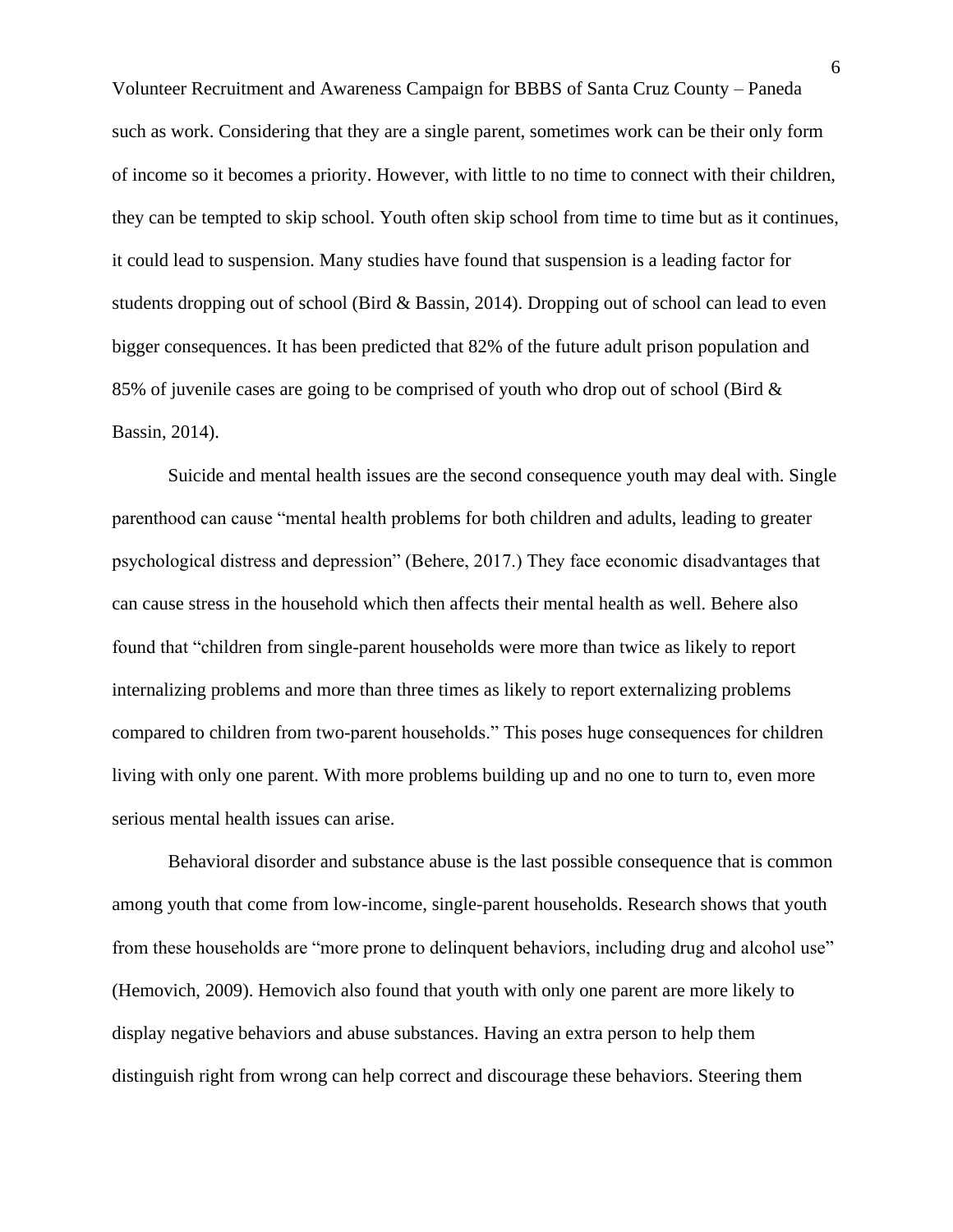Volunteer Recruitment and Awareness Campaign for BBBS of Santa Cruz County – Paneda away from dangerous activities results in positive life choices. Figure 1 presents the problem model discussed in this section.

#### **Figure 1: Problem Model**

| <b>CAUSES TO AGENCY PROBLEM</b>                                                                                                                             | <b>AGENCY-SPECIFIC "MICRO-LEVEL"</b><br>PROBLEM ADDRESSED BY PROJECT                                      | <b>CONSEQUENCES TO AGENCY</b>                                                                                                                               |  |
|-------------------------------------------------------------------------------------------------------------------------------------------------------------|-----------------------------------------------------------------------------------------------------------|-------------------------------------------------------------------------------------------------------------------------------------------------------------|--|
| Not enough exposure<br>1.<br>Lack of knowledge of the<br>2.<br>organization<br>Most volunteers are inside<br>3.<br>due to pandemic                          | There is a lack of volunteers that are Big.<br><b>Brothers and Little Sisters</b>                         | Not enough mentors or<br>1.<br>mentees for clients<br>Clients are lacking<br>2.<br>guidance<br>Matches are not<br>3 <sub>1</sub><br>reaching full potential |  |
| <b>CAUSES/RISK FACTORS TO</b><br><b>BROADER HEALTH PROBLEM</b>                                                                                              | <b>BROADER "MACRO-LEVEL"</b><br><b>HEALTH/SOCIAL PROBLEM</b>                                              | <b>CONSEQUENCES TO SOCIETY</b>                                                                                                                              |  |
| Single parents don't have<br>1.<br>time for children<br>Children have less guidance<br>2.<br>Households don't have the<br>$\mathcal{R}$<br>proper resources | Children in low-income single-parent<br>households are more likely to experience<br>systematic challenges | Higher risk of suicide.<br>1.<br>school dropouts,<br>behavioral disorders,<br>chemical substance<br>abuse, and incarceration                                |  |

# **IV. Capstone Project**

This capstone is an awareness and recruitment campaign consisting of creating flyers, posters, and social media content with agency information. These flyers and social media posts will talk about what the agency offers to youth and why having a mentor is beneficial. The goal is to get people interested in becoming a part of the program and have them apply. I will be including basic information about the agency such as the year it was founded and the different programs in place. It's necessary to include services included which are being monitored and overlooked for progress being made by case managers and social workers, referrals to outside services, and free opportunities that include bonding between families and children. I'll also include quotes from active matches so people can see the kind of impact the agency has on its clients.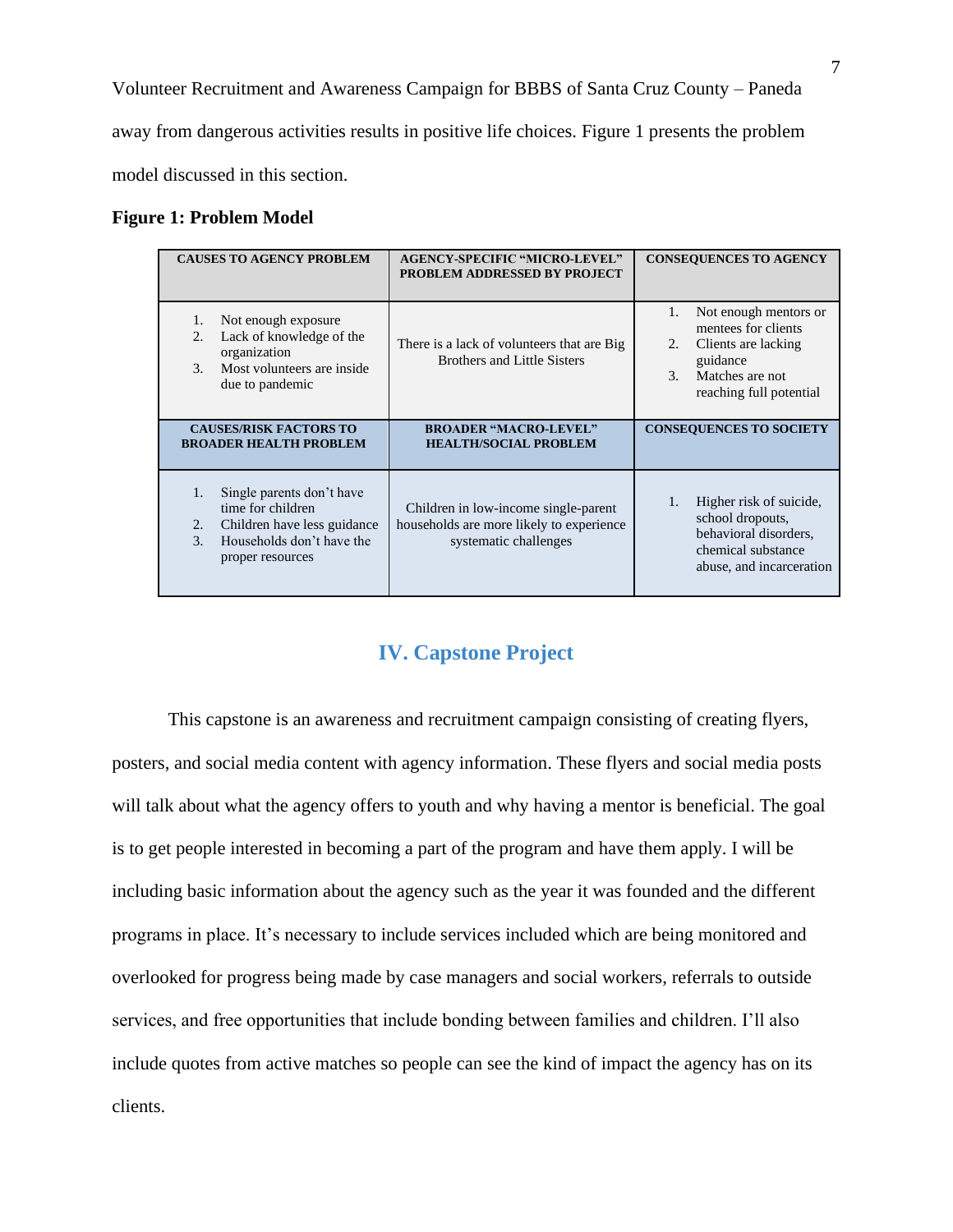The purpose of the flyers and online content is to recruit more clients, specifically Little Sisters and Big Brothers. In an attempt to target this audience more, I will put these flyers in locations where young girls and men frequent. For example, businesses such as barbershops, nail salons, dance studios, and hair salons. I will also use the agency's social media accounts for Instagram, Facebook, and Twitter to distribute the content online.

# **V. Project Implementation**

This project will start with creating content to distribute. In order to create content with agency information, I have to research how other nonprofit organizations advertise their programs. I must also take a look at organizations that serve similar populations to that of Santa Cruz County. Looking at other BBBS organizations in different counties will contribute to how I choose what information to include in these flyers and social media posts. After researching and looking at advertising strategies, I will create the content online through websites such as Canva.

One of the most crucial parts of this project is contacting business owners that are willing to participate. Once I have identified which businesses will work best with recruiting older men and younger girls, I will need their permission to post flyers inside their businesses. I will hand out a certain number of flyers in each business and keep track of how many are left at the end of the period. I will use the information to determine whether or not these flyers and posts were effective in getting people interested and applying to become a Big or Little.

### **Implementation Challenges**

There were a few challenges throughout this project. First was creating the flyers. I coordinated with staff members of the agency to decide what information and how the posters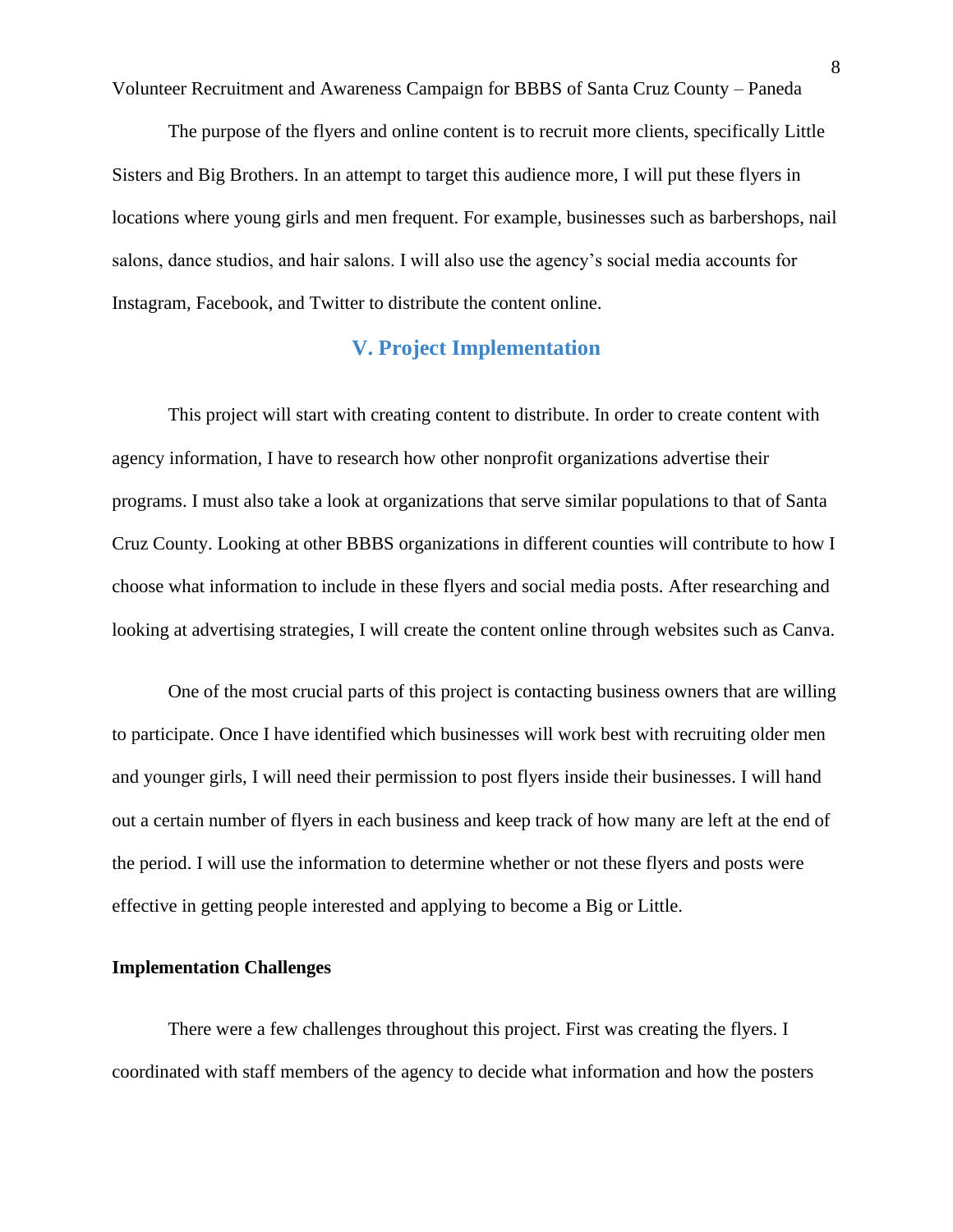Volunteer Recruitment and Awareness Campaign for BBBS of Santa Cruz County – Paneda and flyers should look. We concluded that a brief description of the goal with some pictures of matches and quotes from clients would be best to include in the flyers. However, there was still a lot of trial and error. I made two separate flyers aimed at the two target audiences, potential Big Brothers and Little Sisters. For the poster directed at young girls, the original poster was pink. After reviewing it, we thought it was better to stick to the agency's colors to avoid the stereotype that pink is only for girls. I had not considered this before but creating both flyers with the same colors and theme was the best choice.

Another challenge that came up is the physical implementation. Many businesses and locations where I had hoped to implement the flyers denied their implementation. This is discouraging because barbershops are places many men go to often and it was a missed opportunity to attract Big Brothers.

Lastly was the issue of the QR code. The QR code that was created and put on the flyers also had a tracker so we could track the number of scans it had. Unfortunately, the QR code tracker was only available for 2 weeks. Although the QR code was still active and still working, I could no longer see how many scans it was getting. This made it harder to analyze the number of people it reached.

#### **Scope of Work and Timeline**

The goal of this project is to raise awareness of the program and recruit more clients, specifically Big Brothers and Little Sisters. This was achieved through distributing content in the form of posters and flyers in local businesses that state the agency's goals and significance in the lives of youth. They are meant to expose more people to the agency and pique their interest. This will be used to educate the public and potential clients on the programs the agency provides.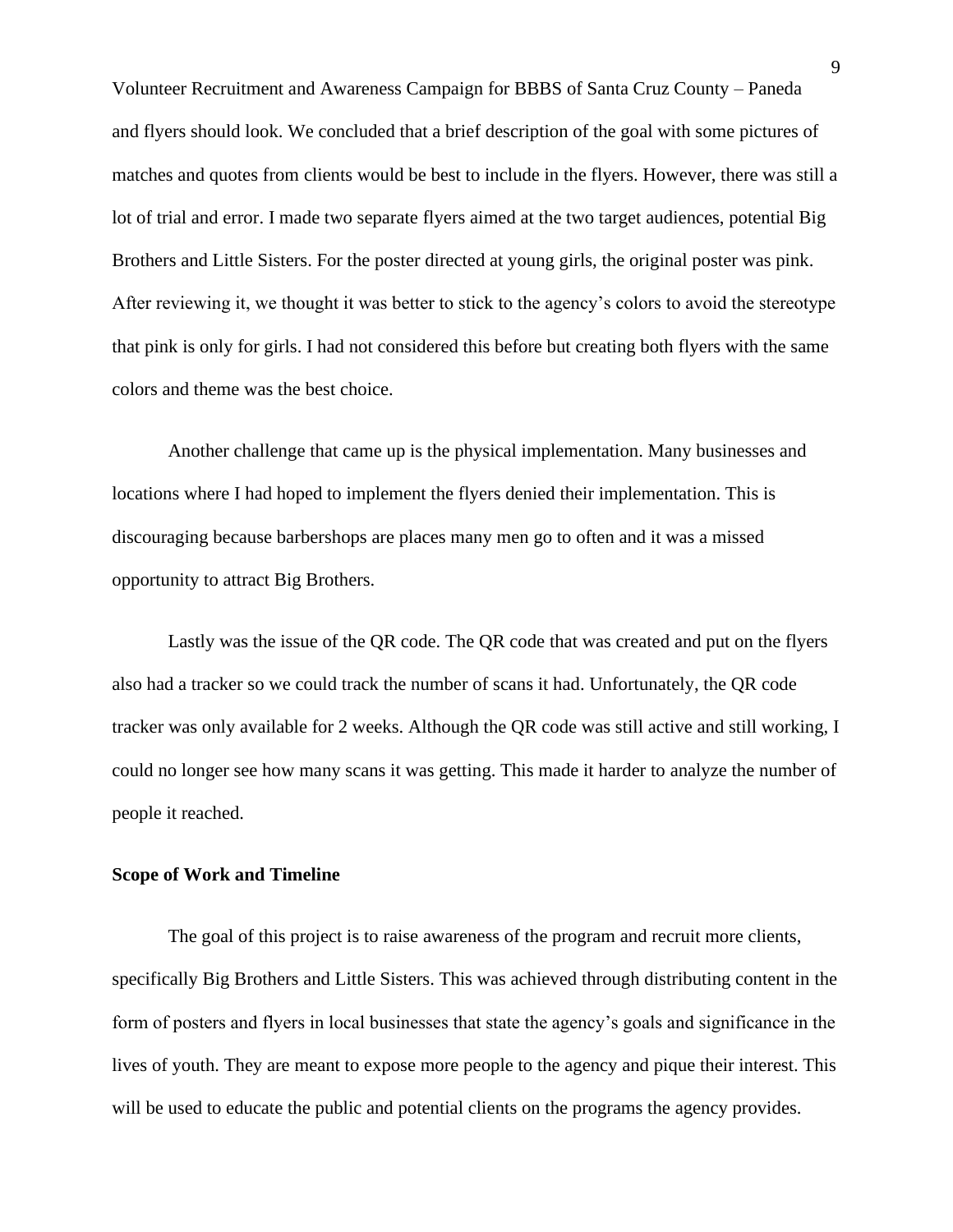This project will attempt to recruit Big Brothers and Little Sister and analyze how effective this recruitment strategy is. Analyzing the effectiveness of this strategy will help determine what changes can be made to successfully recruit clients. If successful, this strategy will be continued to be used to encourage people to be involved with the agency. Table 1 describes the timeline of planned activities, dates, and the expected deliverables.

| <b>Phases</b>  |                         | <b>Activities</b> |                                                                                      | <b>Deliverables</b><br><b>Timeline</b>                                                                                                                |  |            |  |  |
|----------------|-------------------------|-------------------|--------------------------------------------------------------------------------------|-------------------------------------------------------------------------------------------------------------------------------------------------------|--|------------|--|--|
|                |                         |                   |                                                                                      |                                                                                                                                                       |  |            |  |  |
| $\mathbf{1}$   | Select capstone project | 1.1               | Discuss capstone<br>project ideas with<br>mentor and agency<br>staff                 | Generate a list of capstone project ideas                                                                                                             |  | Sept 2021  |  |  |
|                |                         | 1.2               | Discuss capstone<br>project ideas with<br>mentor and agency<br>staff                 | Submit a list of ideas and final project options<br>to mentor for review/approval                                                                     |  | Oct 2021   |  |  |
| $\overline{2}$ | Plan project            | 2.1               | Pick marketing and<br>campaign method                                                | Research other organizations marketing<br>methods and draw inspiration from them                                                                      |  | Nov 2021   |  |  |
|                |                         | 2.2               | Discuss content to<br>include for potential<br>clients to mentor and<br>agency staff | Research why girls benefit from having<br>mentors. Look for information that can<br>encourage Little Sisters to join.<br>List of potential businesses |  | Dec 2021   |  |  |
| 3              | Implement project       | 3.1               | Discuss content/<br>information that will<br>be used in marketing                    | Create brochures and flyers that will be used<br>to recruit clients                                                                                   |  | Jan 2022   |  |  |
|                |                         | 3.1.1             | Review brochure<br>with my mentor                                                    | Print materials in the office                                                                                                                         |  | Jan 2022   |  |  |
|                |                         | 3.2               | Discuss which<br>businesses<br>collaborate with the<br>agency                        | Contact businesses (barbershops, nail salons,<br>dance studios) and explain the project                                                               |  | Feb 2022   |  |  |
|                |                         | 3.3               | Implement marketing<br>method that was<br>chosen                                     | Start exposing information and agency to the<br>public to attract potential clients through<br>social media, flyers, posters                          |  | March 2022 |  |  |
| 4              | Assess project          | 4.1               | Contact business<br>owners about the<br>project                                      | Research and estimate how many people were<br>interested                                                                                              |  | April 2022 |  |  |

**Table 1. Scope of Work and Implementation Timeline**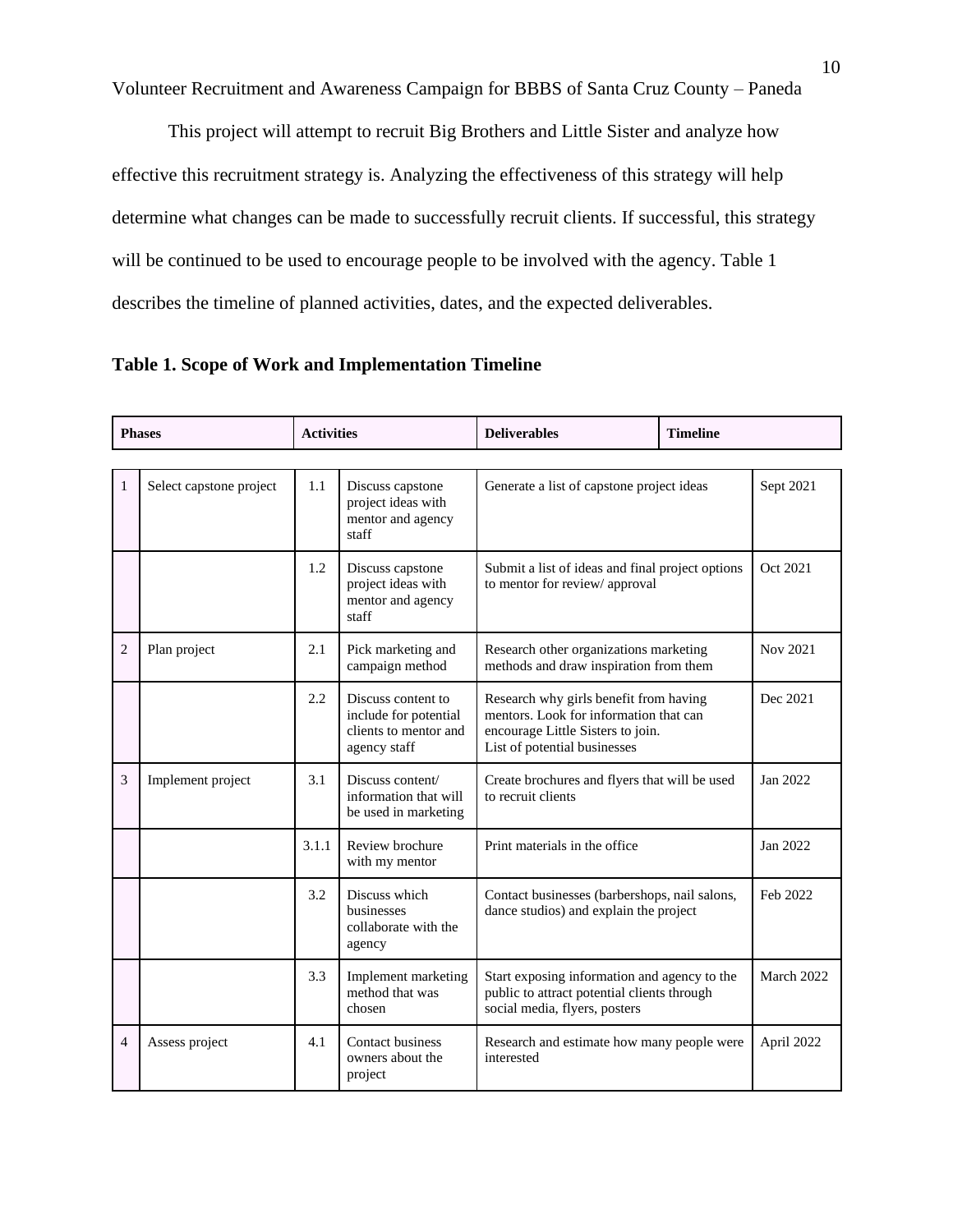|   |                               | 4.2 | Discuss with mentors<br>and agency staff<br>about potential<br>clients | Compare past engagement of potential Little<br><b>Sisters</b> | April 2022 |
|---|-------------------------------|-----|------------------------------------------------------------------------|---------------------------------------------------------------|------------|
| 5 | Report on project<br>findings | 5.1 | Prepare capstone<br>presentation in the<br>selected format             | Present at Dress Rehearsal for grading                        | April 2022 |
|   |                               | 5.2 | Final preparation for<br>Capstone Festival                             | Final Capstone Festival presentation!                         | May 2022   |
|   |                               | 5.3 | Complete reporting<br>requirements                                     | Final agency and capstone reports                             | May 2022   |

### **Conclusions**

Researching marketing and recruitment strategies in cities with similar populations is important. I will need to look at other BBBS agency websites to help identify potential strategies. Because there is a lack of knowledge about the agency among the public, flyers will help with exposure. Social media will also help reach out to a greater audience, especially younger mentors who are more active online as well as youth who are potential Littles. I need to keep in contact with business owners where I implement the content in order to track how often people are taking flyers and if they are volunteering online after doing so. This could be a challenge but I could create a list of how the number of flyers I give to each business and track how many are taken each week. As for social media, I can keep track of engagement by looking at the post's statistics that the websites provide.

# **VI. Project Assessment**

### **Expected Outcome**

The expected outcome of this campaign is to raise awareness and attract more volunteers. The target audience was men and young girls. The agency needs more Big Brothers and Little Sisters in order to make better matches. Having more volunteers widens the pool of people who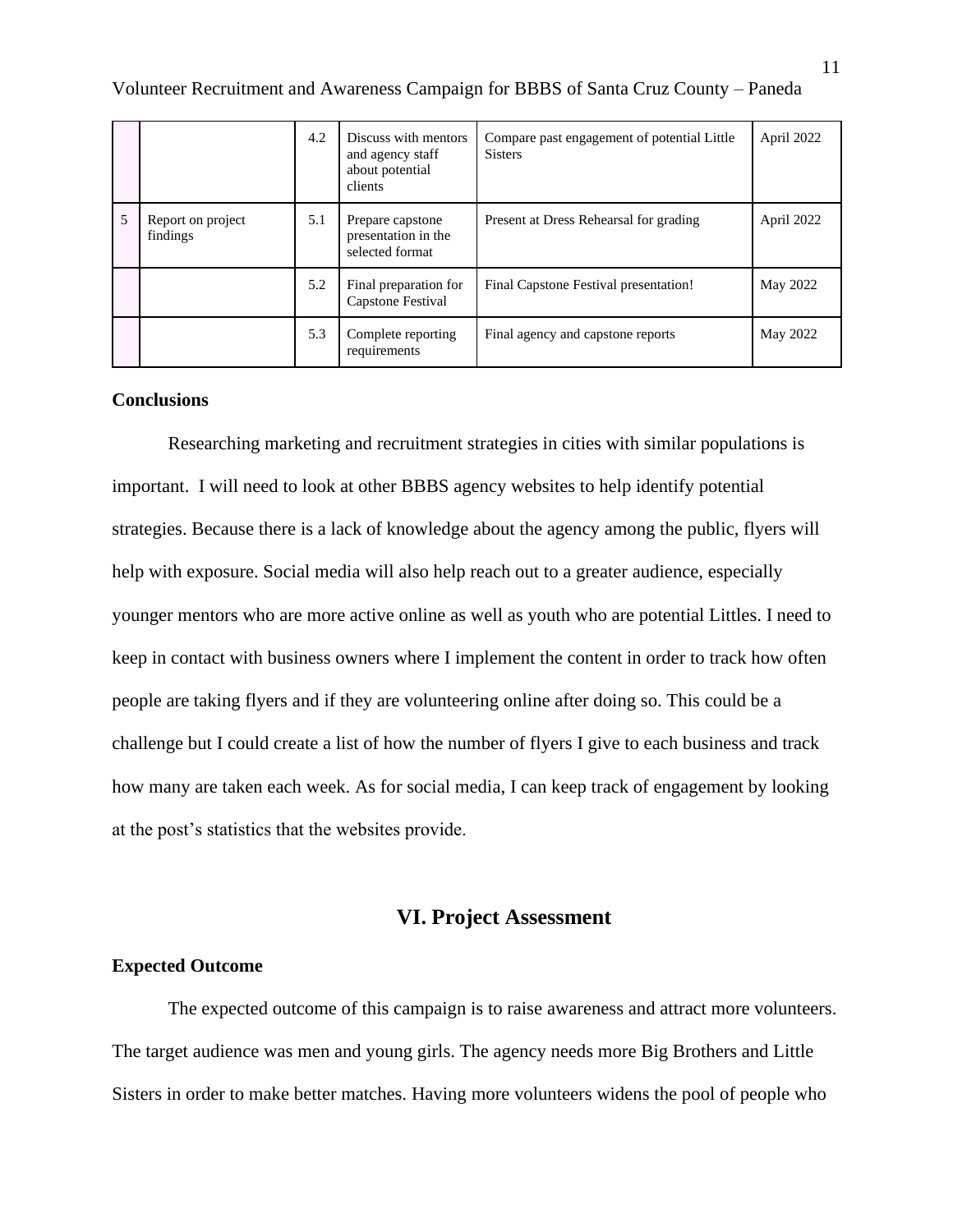Volunteer Recruitment and Awareness Campaign for BBBS of Santa Cruz County – Paneda can be matched. Creating better matches means matches will be more successful and youth have a better chance of reaching their full potential.

The project's impact was assessed through communication with volunteers. After people applied online, we would schedule orientations with them to discuss the agency's goals and expectations. Here, we were able to ask how they heard about the program to conclude if flyers were effective in recruiting potential volunteers.

### **VII. Results of Assessment**

By the end of this campaign, 18 people applied to become either a Big or Little. The results were as follows: 1 Big Brother, 8 Big Sisters, 6 Little Brothers, 0 Little Sisters, 1 Trans Big Brothers, 1 Nonbinary Big, and 1 Trans Little Brother. Here we can see that of the targeted audience, only 1 Big Brother and 0 Little Sisters were reached. Although the outcome is not what we hoped for, we did gain volunteers which is always great. More importantly, 1 Trans Big Brother, 1 Nonbinary Big, and 1 Trans Little Brother applied. This is a big accomplishment considering how Big Brothers Big Sisters emphasizes the importance of inclusivity among all youth. However, this raises the question: how could we have reached the volunteers we need more of?

# **VIII. Recommendations**

After analyzing the results, I believe the campaign could have been more successful with a few changes. If I were to do this again, I would make some recommendations. First, I would suggest investing money in a QR code tracker. QR codes were put on the flyers created but they were not able to be used to their full potential. The first two weeks of activation of the QR code were free. Unfortunately, after the two weeks of the free trial, access to the number of scans was revoked. By investing in a QR Code tracker, the agency would be able to see if these flyers are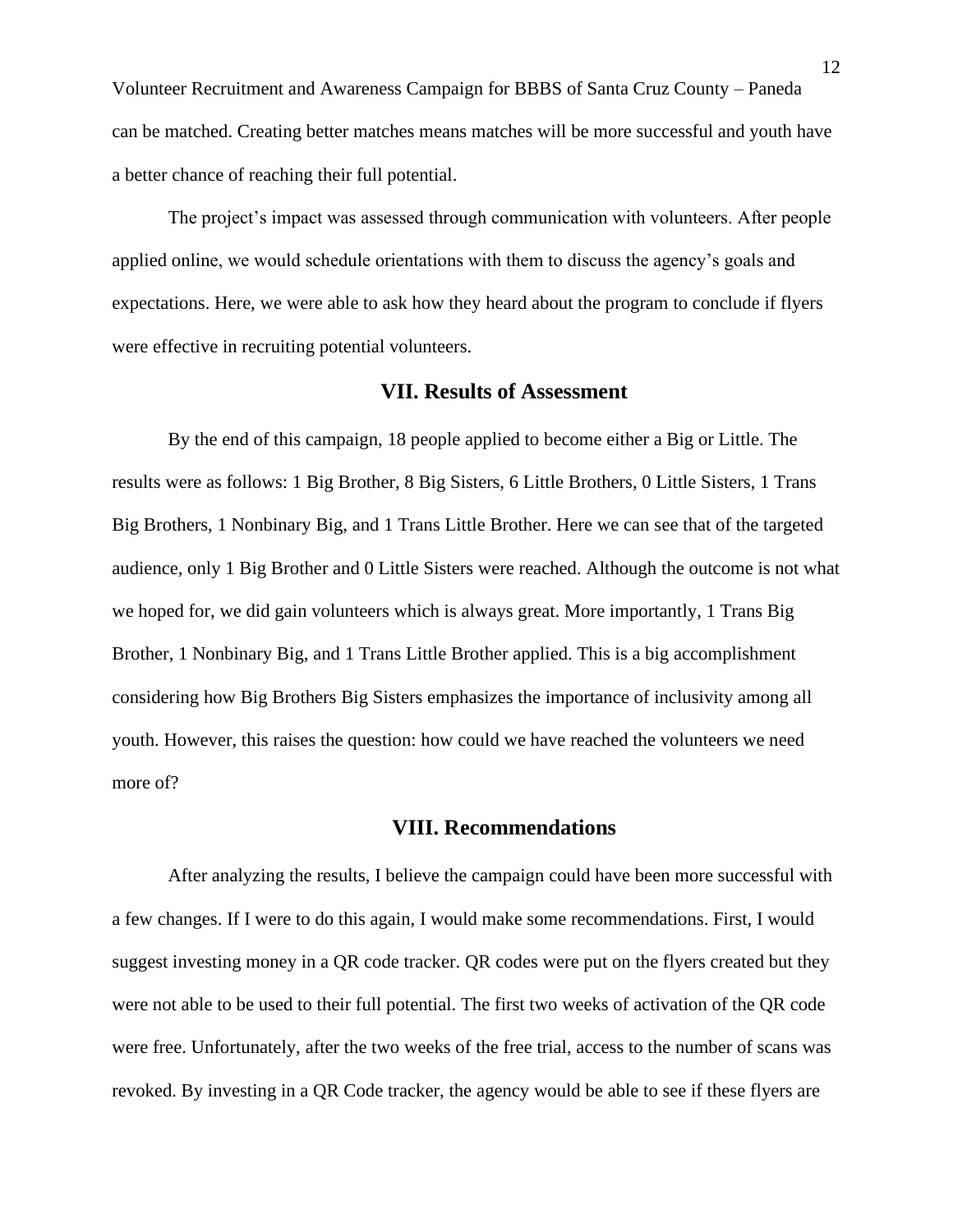Volunteer Recruitment and Awareness Campaign for BBBS of Santa Cruz County – Paneda attracting volunteers. We would be able to see how many times each flyer has been scanned, what location is attracting more people, and what flyer design is more effective. This could be used to create more effective outreach methods.

I would also suggest identifying more locations to implement the flyers. As previously stated, many locations did not allow the implementation of posters or flyers. By contacting more businesses and expanding to other counties such as Monterey County, more potential volunteers could be reached. Having the ability to implement posters in locations where volunteers go to often would be extremely beneficial as well. If we had permission to put them up in more barbershops, the possibility of more men applying to become Big Brothers would have been greater. More exposure in more locations would help boost knowledge of the organization's programs.

Lastly, I would recommend adding a section to the online application. A section asking where they heard about the program would be beneficial. This would make it easier to identify where most of the exposure and knowledge of the agency comes from. The probably with asking volunteers directly during orientations or interviews is the wait time it takes to complete those meetings. Some take weeks to be able to fit a meeting into their schedule. By adding this to the online application, we would be able to strategize better outreach efforts more efficiently and quickly.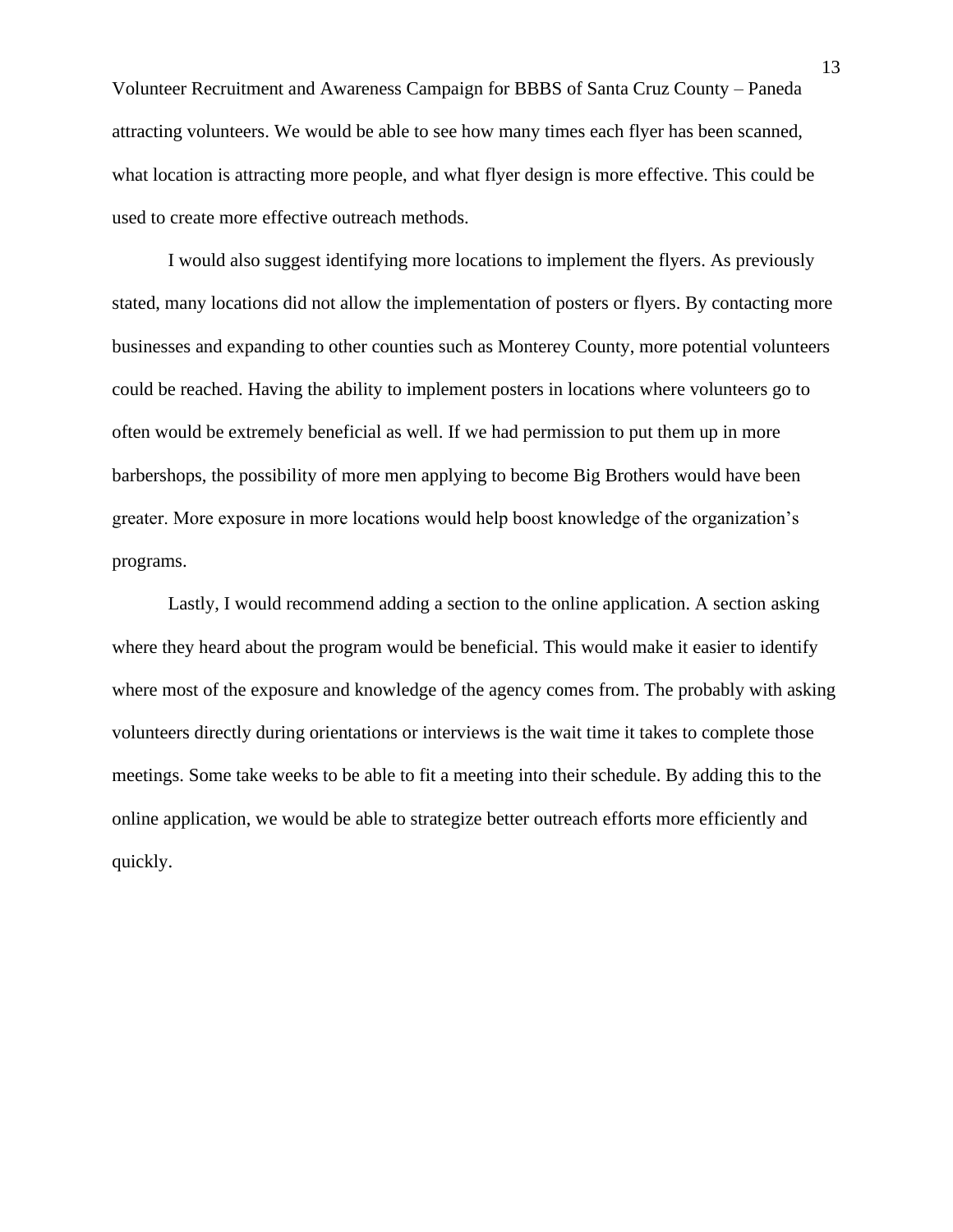### **References**

Behere AP, Basnet P, Campbell P. (2017). Effects of family structure on mental health of children: a preliminary study. *Indian J Psychol Med*. 2017;39(4):457-463.

doi:10.4103/0253-7176.211767

[Bird, J., & Bassin, S. \(2014\). Examining disproportionate representation in special](https://csumb-primo.hosted.exlibrisgroup.com/permalink/f/1fr4rog/TN_gale_ofa392900980)  [education, disciplinary practices, and the school-to-prison pipeline. Communique,](https://csumb-primo.hosted.exlibrisgroup.com/permalink/f/1fr4rog/TN_gale_ofa392900980) *[43](https://csumb-primo.hosted.exlibrisgroup.com/permalink/f/1fr4rog/TN_gale_ofa392900980)*[\(2\),](https://csumb-primo.hosted.exlibrisgroup.com/permalink/f/1fr4rog/TN_gale_ofa392900980)  [1.](https://csumb-primo.hosted.exlibrisgroup.com/permalink/f/1fr4rog/TN_gale_ofa392900980)

<https://censusreporter.org/profiles/05000US06087-santa-cruz-county-ca/>

Hemovich V, Crano WD. (2009). Family structure and adolescent drug use: an

exploration of single-parent families. *Subst Use Misuse*. 2009;44(14):2099-2113.

doi:10.3109/10826080902858375

Hunt, J. (Director). (2011). *Absen*t [Film].

Hymowitz, K. Institute for Family Studies. (2020). *Disentangling the Effects of Family Structure on Boys and Girls.* Retrieved from [https://ifstudies.org/blog/disentangling-the-effects-of](https://ifstudies.org/blog/disentangling-the-effects-of-family-structure-on-boys-and-girls)[family-structure-on-boys-and-girls](https://ifstudies.org/blog/disentangling-the-effects-of-family-structure-on-boys-and-girls)

Santa Cruz Mentor (2021). Home. Retrieved from https://www.santacruzmentor.org/